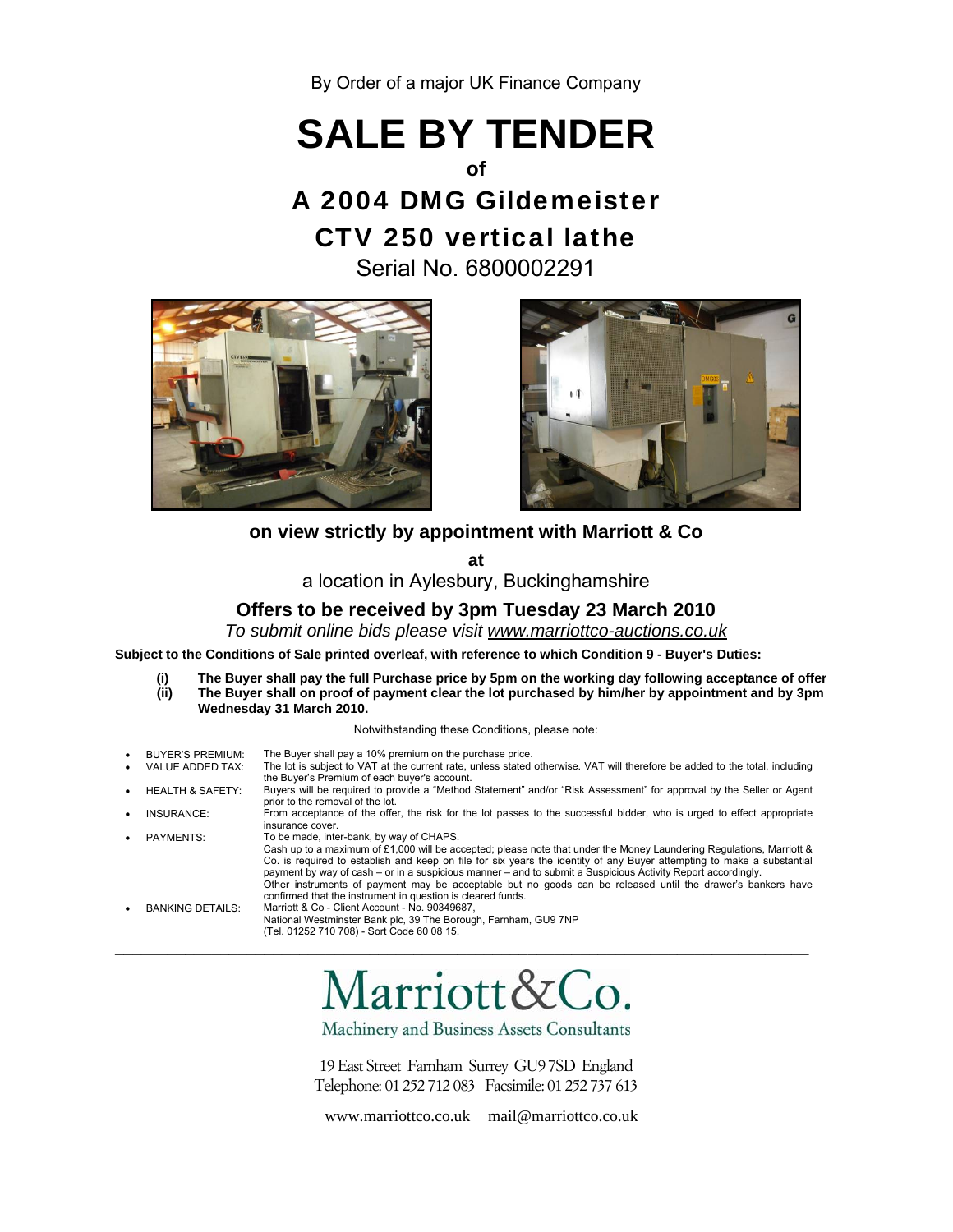#### **CONDITIONS OF SALE BY TENDER**

#### **'Online' sales use the internet, licensed software and a remote server over which Marriott & Co. has no control. Marriott & Co. accept no responsibility whatsoever for any bids placed**

#### **1. Conditions of Sale and Definitions**

These conditions of sale together with the information printed on the cover of this catalogue are the only terms and conditions by which the Selling Agent will sell lots to a Buyer. In these conditions, references to :

- (a) The "Sale" means the process by which the Selling Agent offers the lots listed in the catalogue for sale by "online auction" or "online tender" by way of the Selling Agent's website, which sale may be completed by the Selling Agent in accordance with Condition 4 below:
- (b) The "Selling Agent" means Marriott Valuers Limited trading as Marriott & Co. or any employee thereof at the time of sale;
- (c) The "Buyer" shall have the meaning ascribed to it in Condition 4 below and the "Buyers" shall be deemed to be principals (for the purpose of these conditions), unless to the knowledge of the Selling Agent they are acting as agents on behalf of a named principal; (d) The "Seller" means the person owning or having the right to sell the lot;
- (e) The Interpretation Act 1978 applies to the terms and expressions used in these conditions as if contained in the statute, and these conditions shall be governed by English Law.

#### **2. The Condition of Goods**

Whilst every care has been taken in the preparation of any advertisement, brochure, catalogue and other publication, descriptions are necessarily statements of opinion and must not be relied upon as statements of fact. Neither the Seller nor the Selling Agent is responsible for the correctness of any description of any lot.

The Selling Agent sells as agent for the Seller (unless otherwise specifically declared). The Selling Agent is not in a position to know the history or assess the quality of the lots. Lots sold are likely to have been subject to wear and tear caused by use or the effects of age and may have faults and imperfections. Buyers are given opportunities at the viewing times to examine lots and will be assumed to have done so. They must rely solely on their own skill or judgement as to whether lots are fit for any particular purpose and whether they comply with the catalogue description. This sale by online auction or tender is not a consumer sale.

**3. Personal Risk and Damage to Property** Every person on the premises where the lots are being exhibited or sold before, during or after the sale are:

(a) Deemed to be there at their own risk and neither the Seller nor the Selling Agent shall be liable for any loss, accident or injury sustained howsoever caused; and

(b) Responsible for any damage they, their carriers or other agents may cause to any lot, to the premises or any other property.

#### **4. Bidding and Ascertainment of the Buyer**

In order to place a bid at our online auction or tender sales, the Buyer must have registered on the Selling Agent's website and thereby acknowledged that any bid made is subject to these Conditions of Sale.

All bids made shall therefore be treated as offers made upon these Conditions of Sale and the Buyer is bound by them. Subject to these conditions the Buyer shall be the party notified by the Selling Agent of the acceptance of that party's offer signified by an invoice being issued to the Buyer.

For the avoidance of doubt, by making a bid, the bidder agrees to purchase the lot in accordance with these Conditions of Sale. The Seller or the Selling Agent may refuse to accept any offer and shall not be obliged to accept the highest offer.

#### **5. Selling Agent's Discretion**

The Selling Agent has the right to:

- (a) Refuse any bid; Advance the bidding as he may decide;
- (c) Decide whether there has been a dispute as to the bidding and, if so, immediately to reoffer the lot in question;
- (d) Divide, combine and to withdraw any lot;
- (e) Exclude any party from the premises where the lots are being exhibited or sold, or block any party's bid.

#### **6. Sellers' Rights**

#### Lots offered for sale are subject to:

- (a) Any reserve price placed by Seller; (b) The right of the Selling Agent to bid on behalf of the Seller;
- (c) When no reserve price has been placed (but in no other case) the right of the Seller to bid personally or through any one agent.

#### **7. Duties of Persons Present and Using the Auction/Tender Sale Website**

All persons present at the premises or using the Auction/Tender Sale website agree to refrain All persons present at the premises or using the Auction/Tender Sale website agree to refrain from conduct which may cause a nuisance to others present or using the website, and to indemnify the Selling Agent against the consequences of any proceedings brought in respect of such conduct.

#### **8. Buyer's Premium and Value Added Tax**

The Buyer shall pay a 10 per cent premium on the purchase price of each lot sold (such premium to belong to the Selling Agent), together with Value Added Tax at the current rate on the purchase price of each lot (unless the lot is notified as not attracting Value Added Tax) and on the premium.

#### **9. Duties of Buyer**

- Upon being notified, the Buyer shall:
- (a) Supply, if so required, a Banker's reference unless prior arrangements have been made;
- (b) Pay, if so required, a deposit of 25 per cent of the purchase price;
- (c) Pay the purchase price together with the Selling Agent's premium plus any chargeable Value Added Tax by 5pm on the working day immediately following acceptance of the offer;
- (d) In accordance with the Health & Safety at Work Regulations and Construction Design & Management Regulations, the Buyer may be required to provide a "Method Statem and/or "risk assessment" for approval by the Seller and/or the Selling Agent prior to the removal of any lots. The Buyer is responsible for electrical disconnections which must be carried out by a suitably qualified electrician, and the Buyer is responsible for the removal of any fluids and/or waste in and around the lot(s) strictly in accordance with the Control of<br>Substances Hazardous to Health Regulations ances Hazardous to Health Regulation
- On proof of payment and by appointment, remove the lot expeditiously and at the latest within five working days following the day of sale;<br>
(f) Where lots are fixed to land and/or buildings, detach such lot safely and lawfully without
- the use of flame cutters explosives or any other dangerous equipment or processes (unless with previous written permission of the Selling Agent) and forthwith make good any damage to the land and/or buildings and the Buyer undertakes to indemnify the Selling Agent and (where appropriate) the Seller against any costs, damage, claims and demands arising upon such removal. The Selling Agent may require prior to removal a sum from the Buyer to cover the likely damage caused by such removal. The Selling Agent shall be entitled to exercise a lien on any lot purchased by the Buyer until all or any damage or loss has been paid in full.

#### **10. Liability of the Selling Agent and Seller**

- (a) Lots are sold with all faults and defects and with all errors of description and neither the Seller nor the Selling Agent is responsible for any defects whatsoever. All implied conditions relating to description, fitness and quality are accordingly excluded;
- (b) The Seller and the Selling Agent do not make or give, nor has any person in the employment of the Selling Agent any authority to make or give, any express representation or warranty with regard to any lot - except as provided by Condition 11 below.

11. Risk and Passing of Property<br>Subject to Condition 17 below, the Seller warrants to the Selling Agent and to the Buyer that the<br>Seller is the true owner of the lot or is properly authorised to sell it. Each lot is at th of the Buyer from acceptance of the offer. Title shall not pass to the Buyer until payment has been made in full and until such time the Selling Agent shall have a lien on the lot.

#### **12. Consumer Protection Act 1987**

Lots sold are not supplied as new

#### **13. Default by the Purchaser**

If the Buyer fails to comply with his duties, the Selling Agent shall have the right to:

- (a) Resell the lots by Public Auction or otherwise without notice to the Buyer, and if any loss arises from such a resale after deducting the Selling Agent' full costs and expenses, the Buyer shall be responsible to the Selling Agent for that loss (any net surplus to be the Seller's); and
- Where a deposit is paid, to forfeit that deposit; and
- (c) Charge interest on any unpaid balance at the rate of 2 per cent above base rate from time to time; and
- (d) Charge for storage arising after the time for removal at the rate of 25 per cent per annum of the sale price and to release the lots in question to the Buyer only after payment in full of all storage and removal expenses incurred (as well as the full purchase price).

#### **14. Agency and Commissions**

The Selling Agent may execute commissions received on condition that the relevant lots have been viewed by the bidder.

#### **15. Computer Software and Data**

The sale of any computers specifically excludes any software and/or data that may be held on computer carrying media, and the Buyer undertakes to not use and to remove and/or re-licence any software and to not use and to remove all data within the meaning of the Data Protection Act 1998 from the computer carrying media.

#### **16. Safety of Machinery and Vehicles**

- Lots may not comply with the Health and Safety at Work Act 1974 or other relevant safety legislation; accordingly the Buyer undertakes not to use any lot purchased until satisfied that it complies with the relevant Acts and Regulations relating to such machines and equipment and to indemnify the Selling Agent against any failure to observe this undertaking;
- (b) In the case of the sale of vehicles, no vehicle is warranted or held out to be roadworthy; the Buyer undertakes to ensure that no vehicle is used unless it complies with the Road Traffic Acts and other relevant legislation; the odometer reading of vehicles is not warranted;
- (c) All goods sold are sold as used and are not supplied as new;
- (d) This sale is subject to the Selling Agent being satisfied that all lots are safe, and the Buyer must allow access for a competent person nominated by the Selling Agent to inspect and carry out any necessary portable appliance tests (at the Seller's expense); any item failing a safety test will be excluded from the sale and scrapped.

#### **Insolvency and Death**

Where the Selling Agent conducts a sale on behalf of a Seller who is the Receiver, Administrator, Liquidator of Supervisor of a limited company, or Trustee in Bankruptcy or Supervisor of an individual:

- (a) The Seller shall only act as an agent on behalf of the company, bankrupt or individual (as the case may be) and shall be under no personal liability whatsoever in respect of the contract for sale of any lot;
- (b) The Seller and the Selling Agent on his behalf sell whatever right, title or interest the company or the bankrupt or the individual may have in the lot; no warranty is given or authorised to be given by the Seller nor the Selling Agent with regard to the Seller's title to any lot(s) sold; any claims with regard to retention of title or other claims to the lot(s) will be the responsibility of the Buyer without any recourse to the Seller or the Selling Agent; no adjustment will be made if it subsequently transpires that the lot(s) are subject to third party ownership;
- (c) If before title to any lot has passed to the Buyer, being an individual, he dies or enters into a composition or arrangement for the benefit of his creditors or has a Receiving Order in Bankruptcy made against him, or being a body corporate, has a Receiver, an Administrator or a Supervisor appointed or goes into Liquidation or enters into an arrangement for the benefit of its creditors, then in all such cases the contract for sale for such lot may be, at the Selling Agent's discretion, rescinded without notice to the Buyer; upon rescission, any deposit paid by the Buyer shall be forfeited and the Selling Agent shall be entitled to exercise the rights set out in these conditions of sale on the basis of a deemed default by the Buyer.